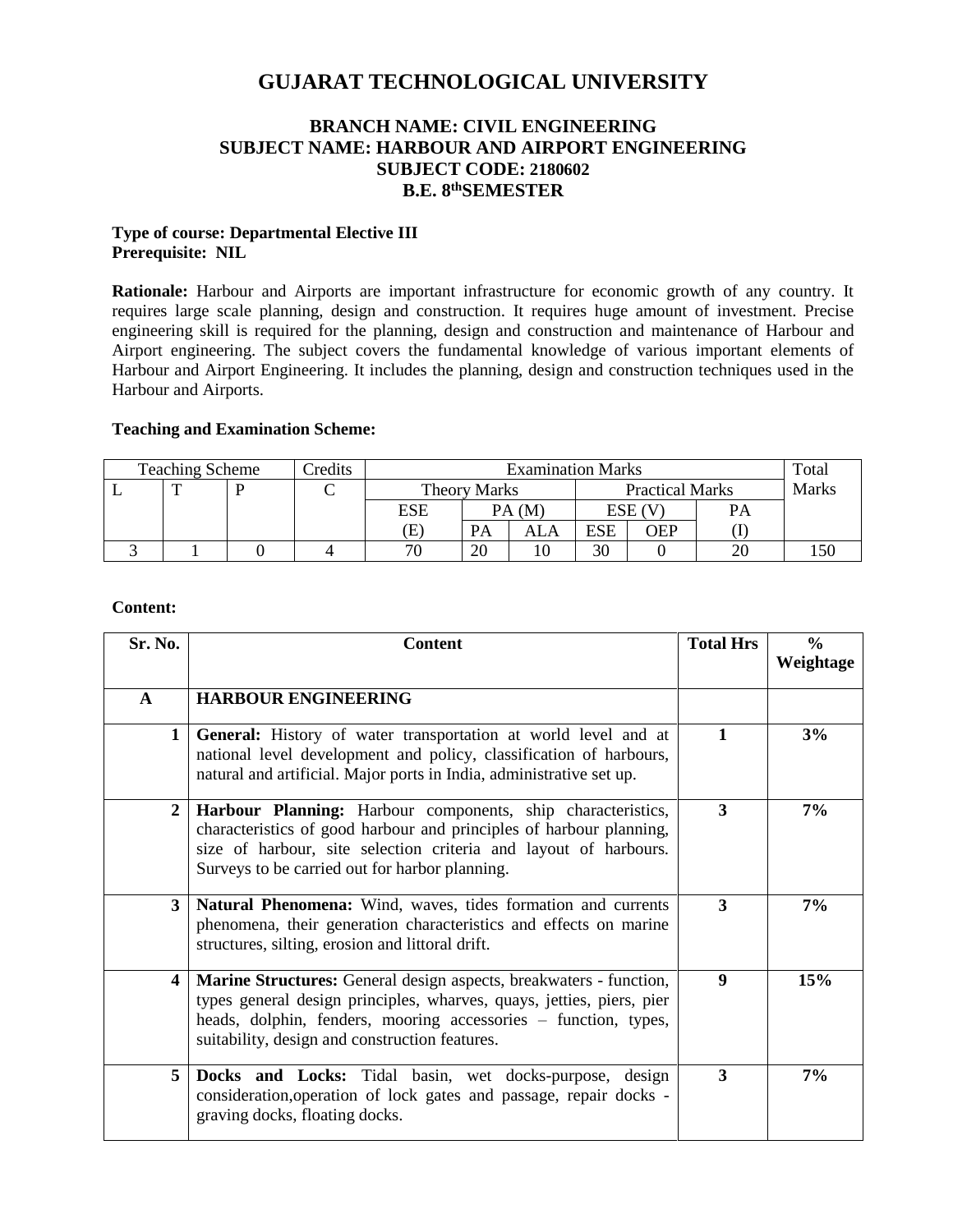| 6              | Port Amenities and Navigational Aids: Ferry, transfer bridges,<br>floating landing stages, transit sheds, warehouses, cold storage,<br>aprons, cargo handling equipments, purpose and general description,<br>and entrance demarcation, buoys, beacons, light<br>Channel<br>houseelectronic communication devices.                                                                                                                 | $\mathbf{3}$     | 7%  |
|----------------|------------------------------------------------------------------------------------------------------------------------------------------------------------------------------------------------------------------------------------------------------------------------------------------------------------------------------------------------------------------------------------------------------------------------------------|------------------|-----|
| 7              | Harbour Maintenance: Costal protection-purpose and devices,<br>dredging, purpose, methods, dredgers-types, suitability, disposal of<br>dredged materials .mechanical and hydraulic dredgers.                                                                                                                                                                                                                                       | $\overline{2}$   | 5%  |
| $\bf{B}$       | <b>AIRPORT ENGINEERING</b>                                                                                                                                                                                                                                                                                                                                                                                                         |                  |     |
| $\mathbf{1}$   | General: History, development, policy of air transport, aircrafts,<br>aerodromes, airtransport authorities, air transport activities, air crafts<br>and its characteristics, airport classifications as per ICAO.                                                                                                                                                                                                                  | $\overline{2}$   | 5%  |
| $\overline{2}$ | Airport Planning : Regional planning-concepts and advantages,<br>location<br>planning<br>of<br>airport<br><b>ICAO</b><br>and<br>as<br>per<br>and<br>F.A.A.recommendations, airport Elements -airfield, terminal area,<br>obstructions, approach zone, zoning laws, airport capacity, airport<br>size and site selection, estimation of future air traffic, development<br>of new airport, requirements of an ideal airport layout. | 6                | 10% |
| $\mathbf{3}$   | Run Way Design: Wind rose and orientation of runway ,wind<br>coverage and crosswind component, factors affecting runway length,<br>basic runway length, and corrections to runway length, runway<br>geometrics and<br>runway patterns (configurations).Runway marking, threshold limits<br>cross section of runway                                                                                                                 | 5                | 10% |
| 4              | Taxiway Design: Controlling factors, taxiway geometric elements,<br>layout, exittaxiway, location and geometrics, holding apron,<br>turnaround facility. Aprons -locations, size, gate positions, aircraft<br>parking configurations and parking systems , hanger-site selection,<br>planning and design considerations, Fuel storage area, blast pads.<br>wind direction indicator                                                | 3                | 10% |
| 5              | Terminal Area Design: Terminal area elements and requirements,<br>terminal buildingfunctions, space requirements, location planning<br>concepts, vehicular parking area and<br>Circulation network. passenger requirements at terminal building                                                                                                                                                                                    | 4                | 5%  |
| 6              | Grading and Drainage: Airport grading-importance - operations,<br>airport drainage aims, functions, special characteristics, basic<br>requirements, surface and subsurface<br>drainage systems.                                                                                                                                                                                                                                    | $\overline{2}$   | 5%  |
| 7              | Air Traffic Control and Visual Aids: Air traffic control-<br>objectives, control system, control network-visual aids-landing<br>information system, airport markings and lighting.                                                                                                                                                                                                                                                 | $\boldsymbol{2}$ | 5%  |

# **Suggested Specification table with Marks (Theory):**

| <b>Distribution of Theory Marks</b> |       |         |         |         |         |  |  |
|-------------------------------------|-------|---------|---------|---------|---------|--|--|
| R Level                             | Level | A Level | N Level | E Level | C Level |  |  |
| 30                                  | 40    | 30      |         |         |         |  |  |